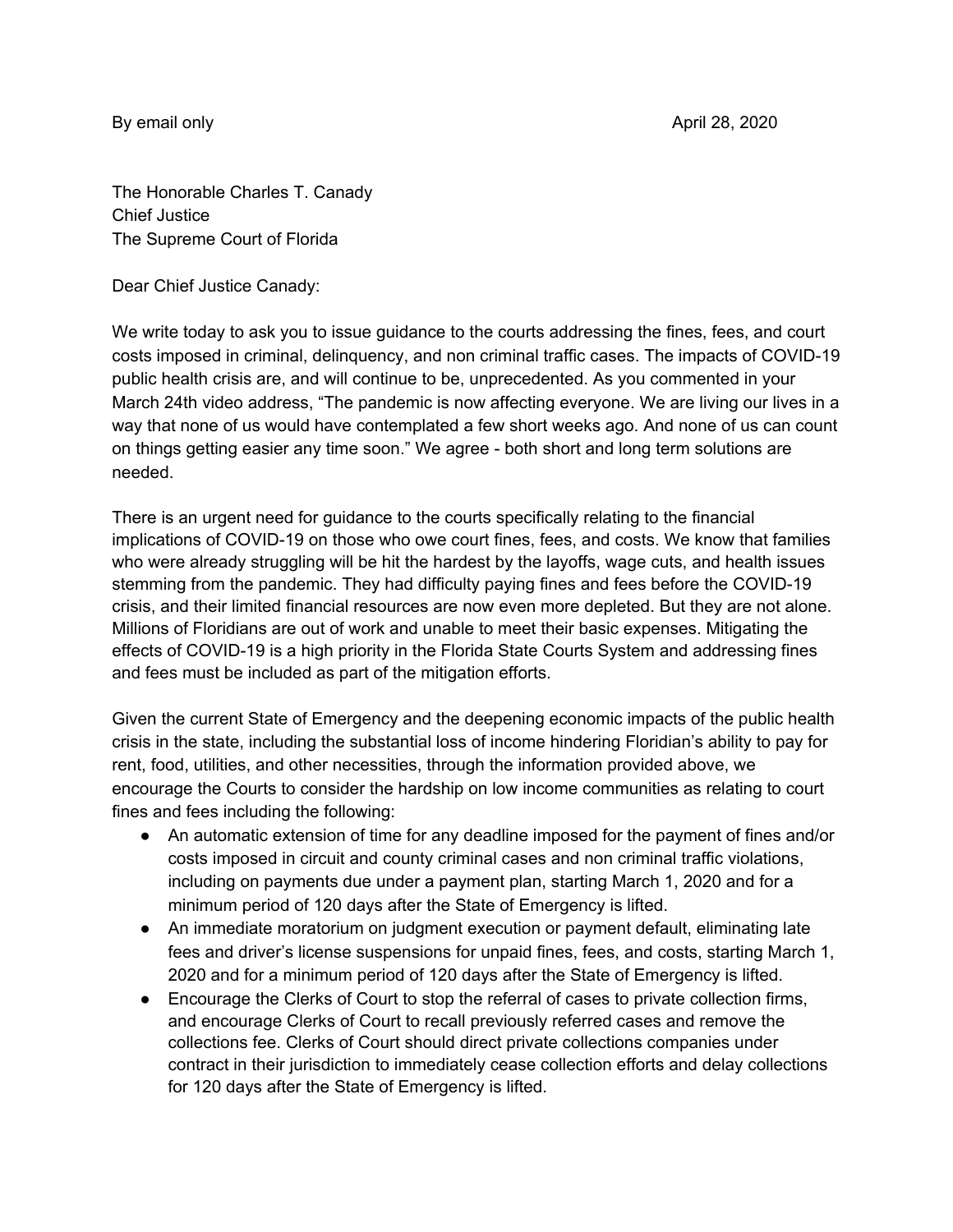- Encourage Clerks of Court to compromise, settle, or release debts pursuant to their authority under Fla. Stat. § 938.30(9).
- As court proceedings return, for Judges to consider a person's precarious financial circumstance and waive or reduce fines.
- Jurisdictions should proactively and widely communicate any changes made in their fines and fees policies.

In order to mitigate the economic crisis triggered by the pandemic, more than 130 organizations across the country have called for a nationwide [moratorium](https://drive.google.com/file/d/1JmX2L9cArGxAL8yl4IjWolOB6XAQIFcz/view) on the assessment and collection of juvenile fees and fines. Juvenile fines have been shown to cause family stress and economic destabilization; during this economic crisis they will be even more harmful to vulnerable youth. We urge you to issue guidance on the following:

- Suspend assessment of all juvenile fees and fines.
- Write-off all outstanding juvenile fees and fines and discharge, vacate, or declare as satisfied all liens, fee agreements, and judgments.
- Stop the referral of cases to private collection firms, and encourage Clerks of Court to recall previously referred cases and remove the collections fee.
- Stop all interest accrual, financial penalties, and juvenile or criminal legal system consequences for nonpayment or late payment of juvenile fees and fines
- Vacate arrest warrants for failure to pay fees and fines.
- Notify youth and families of new policies and procedures suspending fees and fines.

A handful of Chief Judges in Florida have implemented Administrative Orders to address fines, fees, and driver's license suspensions. As you know, the financial impacts of COVID-19 are impacting individuals in every part of Florida and consistency across the state is necessary for these measures to provide the economic reprieve that is intended.

- 2nd [Judicial](https://cvweb.clerk.leon.fl.us/public/clerk_services/official_records/download_document.asp?book=5426&page=512) Circuit Authorizes Clerks of Court to postpone driver license suspensions for non-court ordered sanctions in all civil traffic cases for the duration of the public health emergency.
- 7th [Judicial](http://www.circuit7.org/Communications/Chief%20Judge%20Coronavirus%20Message%202.pdf) Circuit Directs the Clerks of Court to cease issuance of D-6 driver license suspensions.
- 10th [Judicial](http://www.jud10.flcourts.org/sites/default/files/adminOrders/AO_7-16.0.pdf) Circuit Authorizes Clerks of Court to grant a one time request for an extension of time to pay fines and costs imposed by county courts in criminal cases for a period of 30 days; for non-criminal traffic violations, payment may be extended for a period of 60 days.
- 5th [Judicial](https://15thcircuit.com/sites/default/files/administrative-orders/12.510.pdf) Circuit Prohibits the Clerk of Court from issuing D-6 license suspensions or defaulting anyone on civil or criminal traffic violations until further order of the Court.
- 17th [Judicial](http://www.17th.flcourts.org/2020/03/27/order-court-operations-through-april-17-2020/) Circuit Prohibits Clerk of Court from issuing a D-6 license suspension or default any defendant on any civil traffic infraction; allows the clerk to grant a one time request for an extension of time for the payment of fines and/or costs imposed in circuit and county criminal cases and non criminal traffic violations